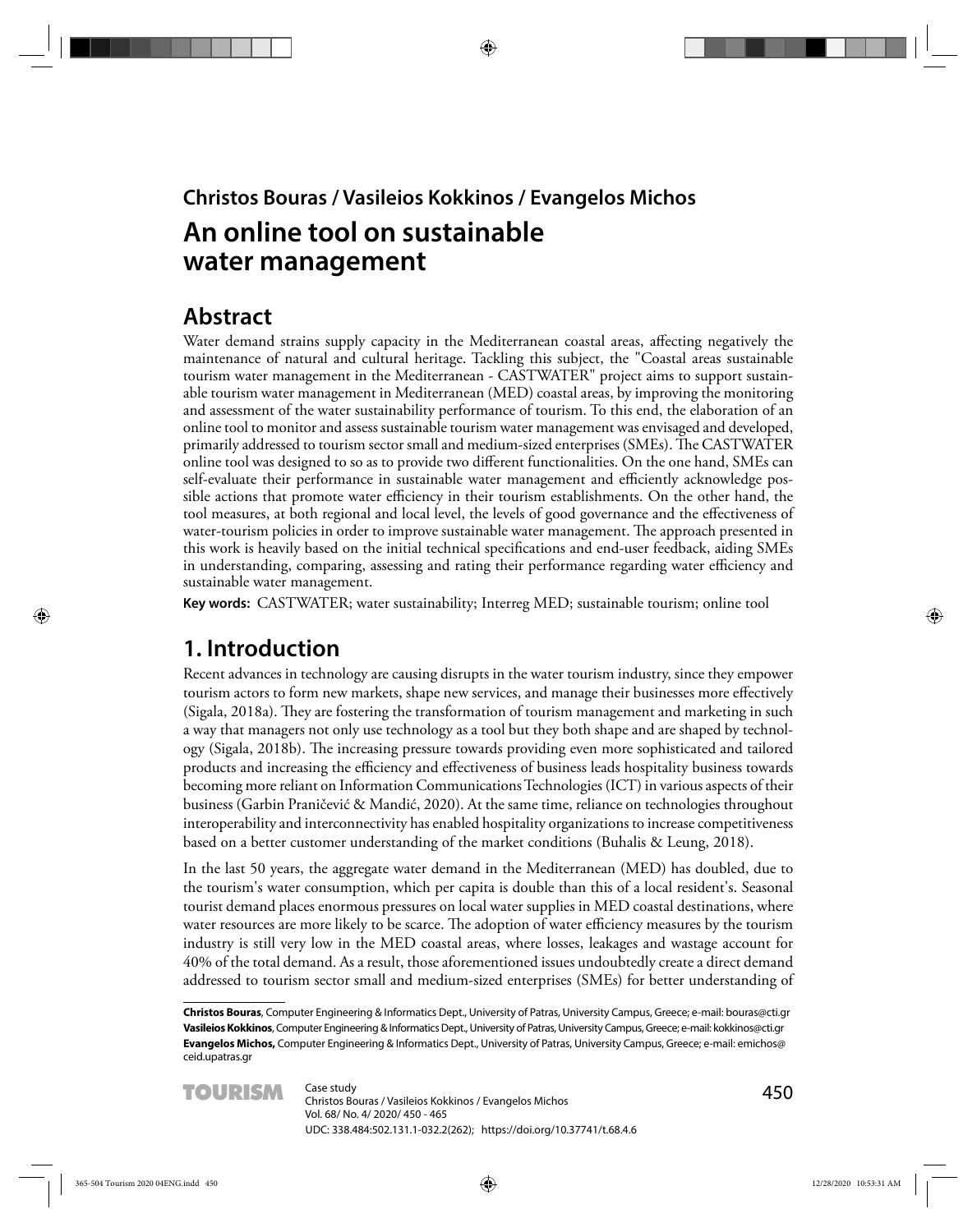the performances on water efficiency and water management, alongside with the ability to compare performances with other SMEs.

In this contribution, the authors present a water management online tool, developed for the "Coastal areas sustainable tourism water management in the MED - CASTWATER" project (CASTWATER Project, 2020a). The aim of the project is explained in Section 3. The scope of the online tool allows tourism SMEs to understand, compare, rate their water efficiency and sustainable water management performances. The online tool integrates a system with two different types of indicators, one for tourism SMEs based on their replies in the 'self-assessment' section and one for PAs based on the SMEs' replies in the 'monitoring' section, measuring in overall the degree of both tourism SMEs and Public Authorities (PAs) compliance towards water sustainability. SMEs are invited to provide business-related information regarding their investments, measures and actions to promote water efficiency in their establishments, as well as their perceptions on the effectiveness and adequacy of the existing policy framework for water resources in their region. The input gathered is further utilized from the PAs to monitor tourism sector's overall performance in their region and measure the effectiveness of territorial policies on water management.

This work initially presents the current literature regarding the recent state in sustainable water tourism, water management and relevant water sustainability tools. Then, it describes the CASTWATER project, which tackles sustainable tourism water management in MED territories and then, the development and usage methodology of the online tool is explained. Following, the authors present the evaluation procedure and the main findings. Finally, the authors conclude the overall presentation this work.

## **2. Background**

Nowadays, societies comprised of humans and ecosystems in nature heavily depend on the availability of water resources, since water not only is necessary for basic human needs, but also for developing a sustainably economy (Willet, Wester, Vreeburd, & Huub, 2019). According to this work, it is estimated that 30 years from now, the demand for global water will rise from 3500 it was in 2000 to almost 5500 in 2050 and this call for a global effort to tackle this issue. In some countries, the response to this alarming increase in water demands is to also increase non-renewable water extraction, which unfortunately leads to negative effects like aquifers overdraft, surface reservoirs depletion, and shortage in water supply. At the same time, the study reports that for the industrial sector, water demand is projected to increase by 400% by 2050, which will lead to severe negative consequences in the global ecosystem. The work concludes that using suitable assessment methods is the way to go to ensure that water demands in will remain within the carrying capacity of the ecosystems and suggest using the Sustainable System Indicators (SSI) to assess the environmental water sustainability.

Water challenges create a call for appropriate frameworks for accurate representation of the linkage between economic systems and water resources (López-Morales & Rodríguez-Tapia, 2018). This work included an innovative input-output economic framework, comprised of natural resources and production resources, alongside with generating, reusing and discharging wastewater, featuring resource endowments as constraints of the production stage. This framework model was applied to test the wastewater reuse treatment in the Mexico Valley Basin, an area where exploiting natural resources is considered unsustainable and the wastewater treatment is almost zero. The findings revealed that in order to avoid aquifer overexploitation, treatment is needed to produce up to 1.4 of high quality water for reuse. Additionally, the proposed model reduces water intake by 13%, amounting to reduced effort for treatment to around 0.9. The authors conclude that the population of additional case studies

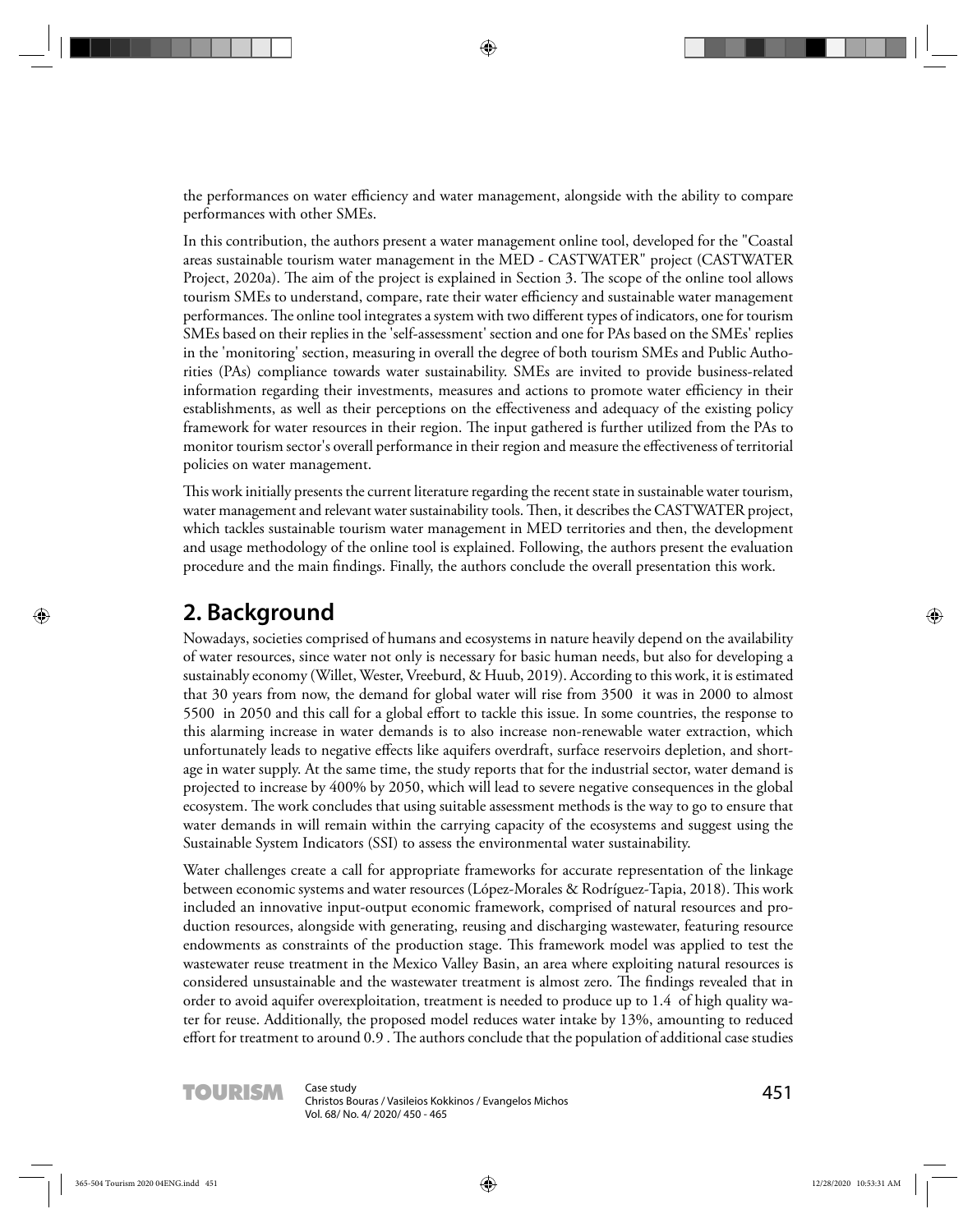that incorporate the economic background of water sectors and the research on reuse treatment plants is crucial towards effective water sustainability in such cases. One thing also to keep in mind is the development of e-tourism in the last years. Since aspects like e-business, e-commerce and e-marketing have already emerged, the aspect of e-tourism also comes into play (Kazandzhieva & Santana, 2019). The creation of such systems come logically after the digitalization of all value chain processes in the tourism industry. This work analyzed the aspects and conditions of emerging development in e-tourism and created a conceptual framework for an e-tourism system. Thorough qualitative reseach on e-tourism was conducted to gather insights, based on theoretical approaches.

Saving water while operating sectoral businesses is also a very important factor for sustaining manageable water demands (Kemper & Partzsch, 2019). More specifically, a German company named Armedangels is proud that they managed to keep their T-shirt production line requiring only  $1/10<sup>th</sup>$  of the water demands needed generally in the sector. To achieve this, they developed a collective framework, consisting of 6 criteria and 9 indicators, allowing for assessing the certification standards, based on the social and environmental dimensions of water sustainability. The findings revealed that even though both organic and fair trade companies should be considered as water policy entrepreneurs, unfortunately, most of the water sustainability aspects directly correlated to these companies do remain hidden on purpose. The authors propose that more certification projects are needed to replace environmentally harmful practices and promote water sustainability and at the same time, voluntary certification and labeling initiatives should be more considered, since their increasing utilization can be seen as a viable mechanism for regulating water sustainability at the industrial sector (and more specifically, for cotton production).

Overtourism has become recently popular, due to the rapid tourist deriving from low cost airlines and services like Airbnb (Cheer, Milano, & Novelli, 2019; García-Hernández, Calle-Vaquero, & Yubero, 2017) and relates to how tourism can eventually cause protests and tensions between local residents and tourists (Muler-Gonzalez, Coromina, & Galí, 2018). The residents' perception of the tourism impacts and future tourism development shows that statistically, tourism residents strongly support future tourism development, whereas students, retired residents and unemployed people are less supportive (Soldić Frleta & Smolčić Jurdana, 2020). This study offered great insights on the different people groups' attitude as far as tourism impact and future development are concerned and gathered valuable information for already existing studies on such issues in specific countries like Tanzania and Malaysia (Jani, 2018; Nejati, Mohamed, & Omar, 2014).

Collectively, we all must take into consideration the constant changes in tourism demand and supply, especially when there exist many destinations that face challenges that related to the negative effects of tourism, like overtourism and tourismphobia (Cheer, Milano, & Novelli, 2019). The authors acknowledged the unprecedented global tourism growth and attempt to give an answer to the question of "*What are the limits to tourism growth?*", since tourism intensifications creates concerns towards breaching the acceptable tourism capacities. Their study on the case of Australia's Shipwreck Coast focused on the vulnerability of the coastal areas due to overtourism and the emerging concerns, like the fact that no trade-off is attained by leaving the local context in deficit and that tourism governance fails to provide efficient approaches towards tourism expansion through political processes. These refer to issues in contemporary tourism, like for example residents' quality of life and tourists' experience (Veríssimo et al., 2020). This work analyzed 154 documents and concluded that even through tourism conflicts are already being studied for a long time, both overtourism and *tourismphobia* have only emerged in the last years and as a result, further study is needed for these topics and their implication on tourism.

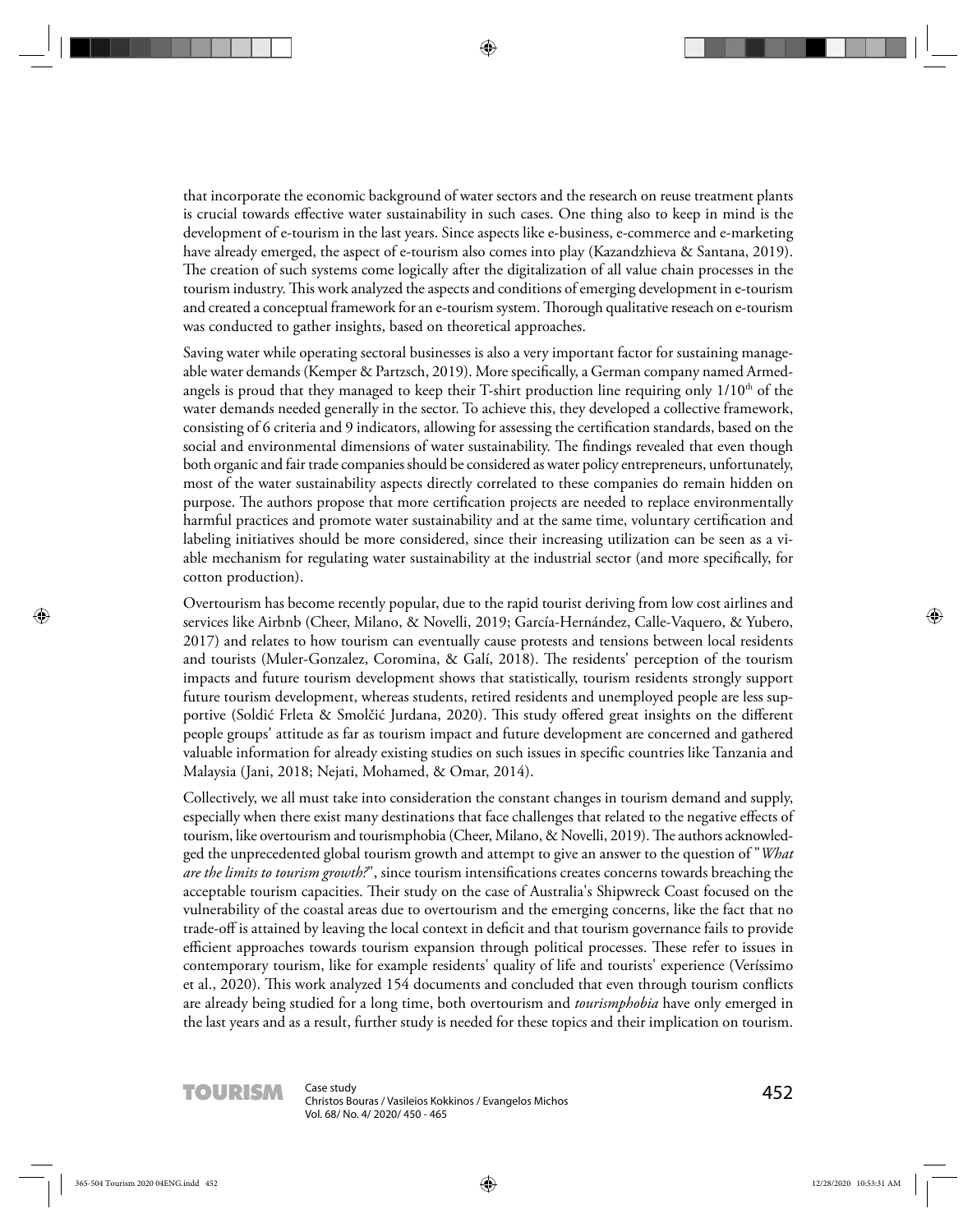All the aforementioned topics are mostly apparent in some of the most famous European tourism destinations, such as Barcelona, Dubrovnik and Venice (note that the CASTWATER project was represented by partners from Spain, Italy and Croatia). More specifically, in Barcelona, work-field data was used in order to analyze those specific elements behind tourism aversion, determining the negative economic effects from the increase in accommodations and the increased water demand in these installments (Martín, Martínez, & Fernández, 2018). The results revealed that the people who manifest strong rejections against traditional tourism-dependent environments and those with low incomes that acknowledge the increased prices negatively comprise the most vulnerable and "dangerous" population groups against measures for water sustainability. In Dubrovnik, the anti-tourist attitude is also vastly apparent and has created a challenge towards re-constructing the pillars of tourism development in Croatia (Panayiotopoulos & Pisano, 2019). The research concerns ex-Yugoslavian resorts and their tourism planning and proposes innovative interventions that take greater advantage of Dubrovnik's existing tourism planning related to water sustainability, through a strategic focus on groups like students and seasonal workers. Moving on to the Venice case, attempts are being made towards a water sustainable city without occasional hostility from local groups demands an efficient management approach instead of existent anti-tourism movements (Seraphin, Sheeran, & Pilato, 2018). Unfortunately, Venice has to face tourism challenges like vandalism, crime, pollution and destruction of historical site and as a result, the World Tourism Organization (UNTWO) has declared the anti-tourist sentiments as a dangerous situation to be address, towards the ease implementation of water sustainability measures.

Now, regarding practical tools towards water sustainability, the CASTWATER online tool is not the first tool there exists that tackles tourism sustainability issues. The European Commission (EC) has already developed the European Tourism Indicators System (ETIS), a system of indicators suitable for all tourist destinations, aiding them in conducting performance measurements on tourism sustainability (European Commission, 2016). ETIS development includes a) a management tool that supports tourism destinations that aim to become sustainable, b) a system for monitoring tourism destinations and gathering overall information and c) an information tool for PAs, SMEs, as well as other stakeholders. Using the ETIS system, one may monitor, manage, measure and enhance sustainability performances of tourist destinations. As for the indicators, the ETIS toolkit consists of general guidelines and information over the included primary and secondary indicators. It is highly suggested that the toolkit is followed in association with the supporting documents that are provided from the project, so that readers deeply and fully understand the meaning and purpose of the indicators that are included in the toolkit.

Additionally, the 'Sustainable Tourism Entrepreneurship (SusTEn)' mechanism exists to approach territorial sustainability developing tourism and culture-based entrepreneurship through a tool for PAs to plan and manage the use of resources in the Mediterranean area by developing regional policy transferability plans (Sustainable Tourism Entrepreneurship Mechanism Project, 2020). By designing and installing an integrated system that may efficiently support enterprises involved in sustainable tourism activities, cost-efficient development could come up in MED areas. The SusTEn project has developed the Standards of Sustainable Tourism Enterprises and the corresponding Certification System, as well as an Integrated Management System. SusTEn deals with its challenges by a) focusing the attention at sustainable tourism and the improvement of rivalry across different products and territories, b) developing a sustainability framework that promotes territorial level initiatives on sustainable tourism with the aid of tourism enterprises and local actors and c) taking advantage of knowledge and lessons learnt throughout the project's course and transforming knowledge into added value in both local and international levels.

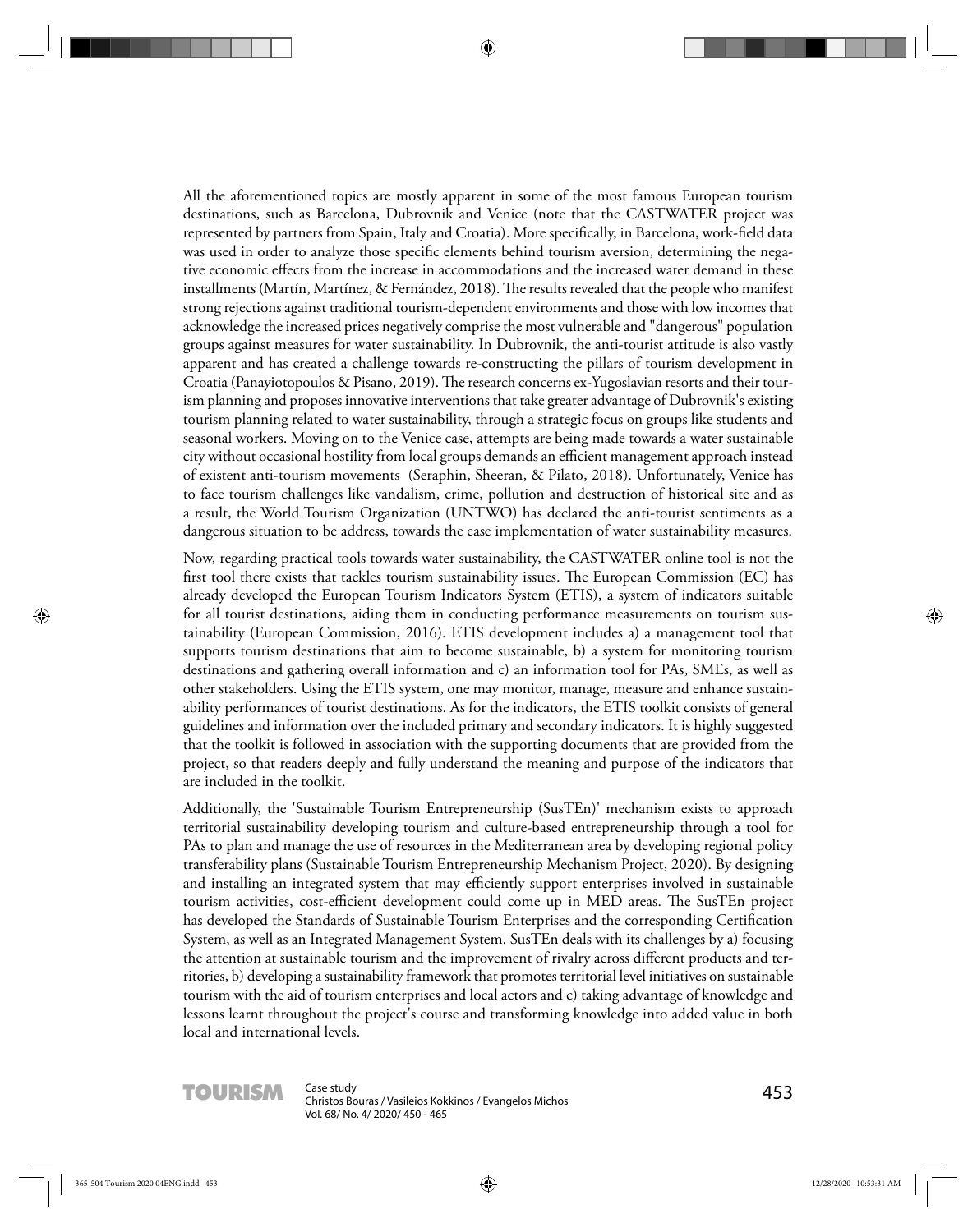Under the Global Environmental Management Initiative (GEMI), the Water Sustainability Work Group developed a water sustainability tool that yields better understanding of this matter and assists companies and other organizations in identifying emerging water issues and thus, aiding them in developing a constructed business water strategy (Global Environment Management Initiative Project, n.d.). By using the tool, enterprises are encouraged to evaluate their relationship regarding water, assess possible opportunities and emerging risk and develop a water-related strategy that deals with the discovered threats and takes advantage of the available opportunities towards an efficient future framework on sustainable water management. Combined with the strategy outcomes for businesses that follow the GEMI tool's recommendations, one may deal with unearthed challenges and issues by visiting the tool's website and consulting the provided tips that support water sustainability, thus avoiding misinterpretations, misperceptions and public policy disincentives.

Free and Open Source Software Tools for Water Resource Management (FREEWAT) is a European Union (EU) funded HORIZON 2020 project, which uses an integrated water management and planning module in order to simulate the overall quality and quantity of surface water and groundwater (Free and Open Source Software Tools for Water Resource Management Project, n.d.). FREEWAT aims at bringing together different EU and national research to design a single water management module that incorporates all existing software tools and mechanisms, and to support the developed application by collecting technical staff and stakeholders to design applicable scenarios. To this end, FREEWAT can be described as unified collection of different water management tools, including both independent tools and tools that require complementary support from other tools as well. The supported tools inside the developed module provide capabilities, such as thorough analysis (time series analysis included), comprehensive interpretation and visualizations of hydrogeological and hydrochemical data. Additionally, model calibration, sensitivity analysis, input data preparations, post-processing information and uncertainty quantifications are some additional features as served from the module.

As far as water risk identification and future opportunities are concerned, there exists the Global Water Tool (GWT) as a free publicly available resource that deals with the issues and possibilities mentioned above (Global Water Tool, n.d.). The tool's development and distribution includes: a) a workbook, featuring data input, key indicators and metrics calculations), b) a mechanism that associates plot sites with the equivalent datasets and c) a Google Earth interface. The GWT tool supports site comparison across a country's territory, on metrics correlated to water availability, sanitation, population and biodiversity. Enterprises benefit from an efficient water management path and later on, develop water management strategies that mitigate risks in the long run and create long-term resilience. Tool's benefits include a clear understanding of water needs that are related to local externalities and thus, the ability to approach decision making with increased knowledge and a first level screening by using diagrams related to key water performances and water consumption risk indicators.

## **3. The CASTWATER project**

CASTWATER is the first MED project to support sustainable tourism policies and practices on water efficiency in coastal areas. CASTWATER brings together 11 partners from 7 countries in order to reduce the impact of tourism activities on environmental heritage and improve management of water resources. The overall objective is to support sustainable tourism water management in MED coastal areas by improving the monitoring and assessment of the water sustainability performance of the tourism sector. CASTWATER follows a studying, testing and transferring approach of transnational cooperation, involving PAs, tourism enterprises and relevant agencies and stakeholders. Tackling the main water sustainability issues currently apparent in MED areas, inter-regional cooperation and

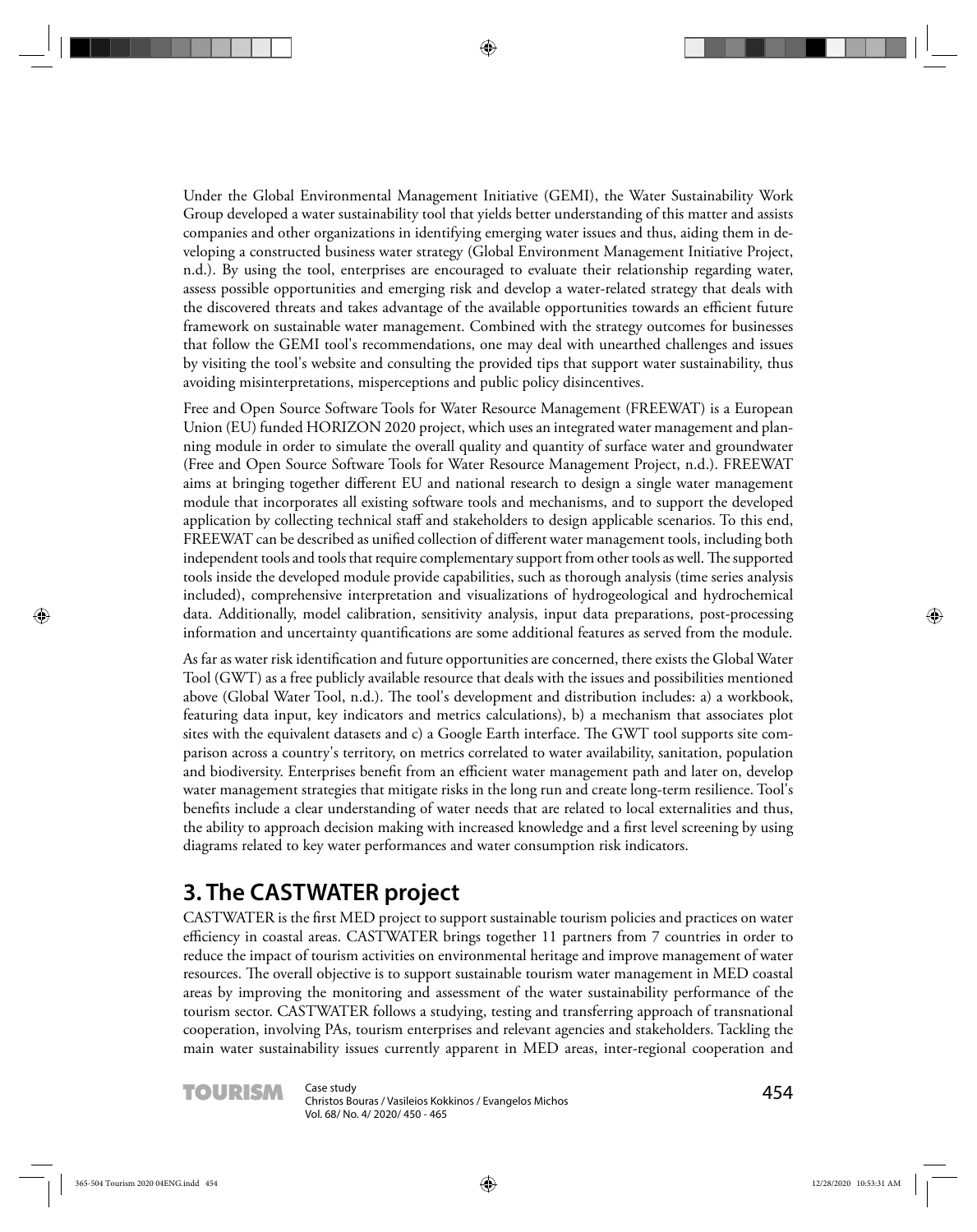transnational implementation of the project's activities support the participating coastal localities via sharing and exchanging knowledge, monitoring and benchmarking methods, tools and experience in order to overcome the fragmentation, which characterizes this line of study in the MED basin.

## **4. Methodology**

### 4.1. Developing the tool

The CASTWATER online tool serves two key functions. Firstly, it enables tourism SMEs to self-evaluate their performance in sustainable water management and learn what they can further do to promote water efficiency in their establishment. Secondly, the tool measures the degree of good governance and the effectiveness of water-tourism policies to improve sustainable water management, especially at regional and local level. The online tool integrates a system with two different types of indicators. The indicators intended for tourism SMEs are automatically displayed in the online tool, enabling the grading of SMEs' performance in promoting water efficiency, whereas the indicators intended for PAs are available upon request during the analysis stage as aggregate statistics, to help them draw useful conclusions about the sector's overall performance and the surrounding environment measures. The structure of the online tool is displayed below in Figure 1.



The self-assessment section provides evidence to facilitate the evaluation of tourism SMEs' performances in fostering sustainable water management. SMEs can rate their current level of achievement in implementing water sustainability measures, yielding indicators that help measuring the SMEs' capacity to deal with water scarcity issues and growing water demand during touristic peak seasons. To do so, an aggregate score from users' replies is calculated based on four assessment areas (see Figure 1). Based on the results, the tool employs a rating system to present the results of the self-assessment process and also integrates a mechanism to rank SMEs' performances compared to other users' results

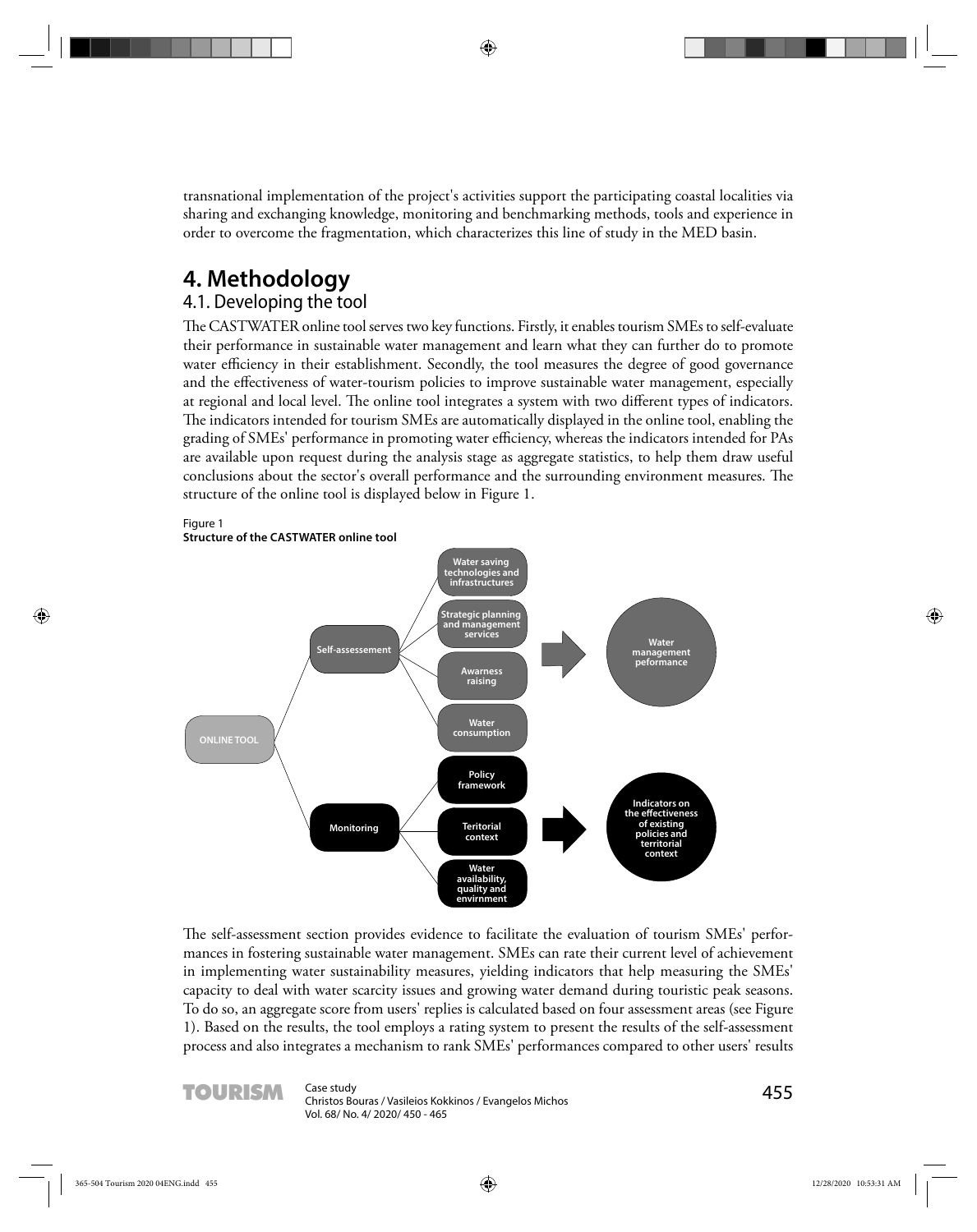and provides recommendations on how to improve their water management performance by indicating the areas in which more actions are required.

The monitoring section provides evidence that allows the evaluation of whether the governance systems for water resources are functioning properly. The indicators are used by PAs to extract conclusions on the strengths and weaknesses of their water management systems and evaluate the surrounding environment and achieve greater transparency in the functioning of water governance by improving data availability, risk assessment and policy implementation. Three areas are investigated in the monitoring section (see Figure 1). The online tool also provides access to key metrics and visualisations, drawn from SMEs' replies in the tool's survey. PAs are also able to filter data sorted by type of establishment, country of origin, as well as per region and per province.

SMEs obtain a score in a 0-100 scale, which indicates their overall performance in water management. The evaluation is further analyzed into the different assessment areas, each of them holding a different weight. The score in each area is calculated as the sum of the points received in the course of question included in this category, where each question is divided into sub-questions that contribute different points to the total obtained score per category.

SMEs that have completed the survey can follow the provided recommendations, which include a large variety of implementable measures across all self-assessment areas. For example, a low score in 'water saving technologies' offers recommendations like investing a bigger percentage of the annual budget in water saving technologies or start using water saving devices and fixtures like sensors or timers to control faucets. A low grade in 'strategic planning and management' section may yield recommendations like the necessity to compare water consumption with tourism industry benchmarks or establishing water reduction targets. A low score in 'awareness raising' provides recommendations, such as the need to implement staff training programmes that include communicating on water reduction targets, training staff on how to make prudent water use and establishing reward systems for employees with environmental awareness.

The online tool's programming structure is presented in Figure 2.

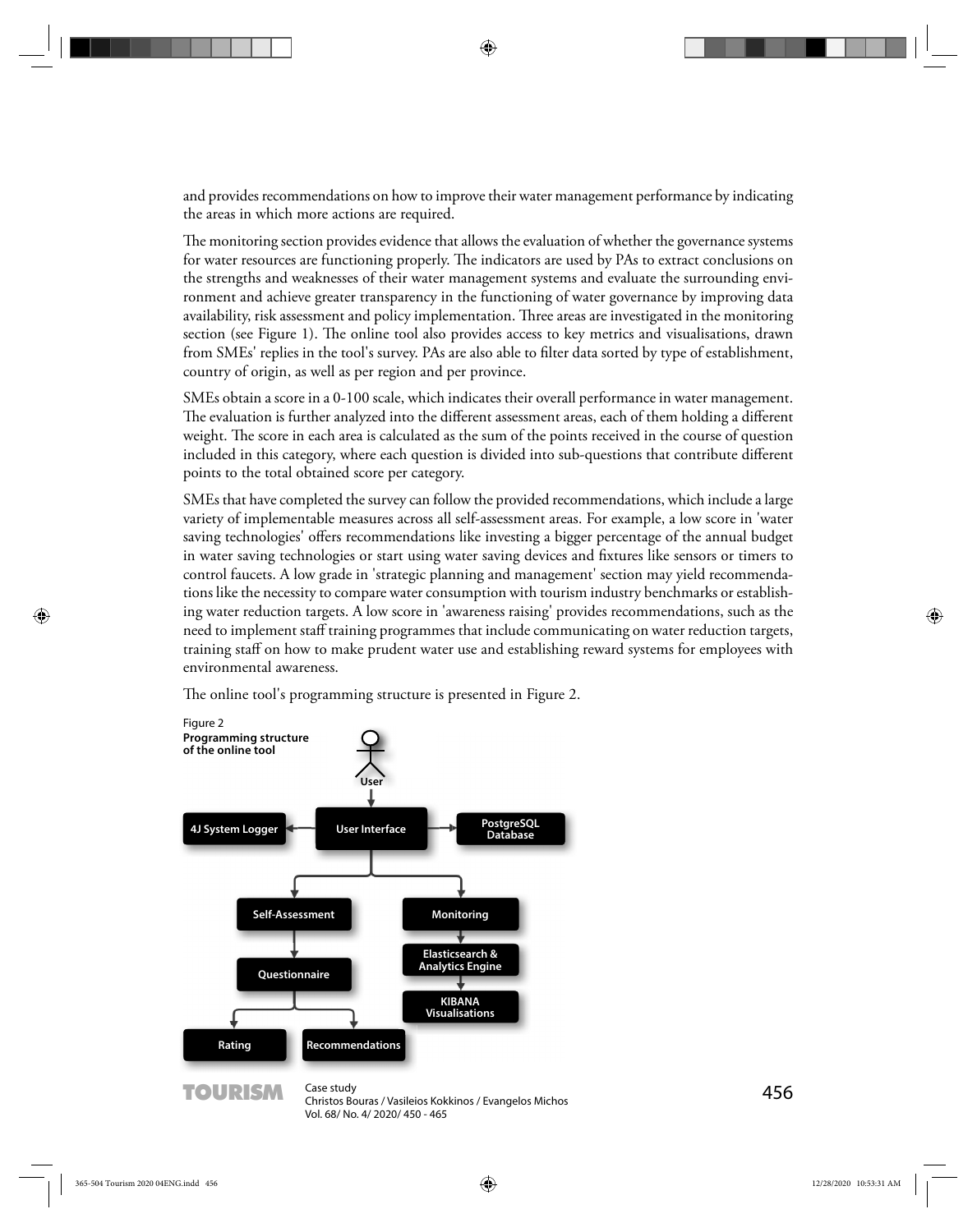The back-end of the tool was developed using Spring Boot, creating a standalone production web application (Spring Boot, n.d.). After SMEs complete the questionnaire, the data is saved directly to the PostgreSQL database (PostgreSQL Database, 2020). Each time a user completes the questionnaire, the record is also forwared to the Elasticsearch Search and Analytics engine, which sorts the received raw data (Elasticsearch, n.d.). Through the analysis of the raw data collected, the visualisations are created using a tool that offers aggregated measurements and monitoring dashboards like Kibana (Kibana, n.d.). Stored data is anonymous, fully complies with the General Data Protection Regulation (GDPR) and is solely used for statistical purposes. The online tool is available in all partnership languages (English, Greek, Croatian, French, Italian and Spanish).

### 4.2. Using the tool

Considering that our user is an SME user, he/she has to follow the following steps:

- 1. Visit the online tool (CASTWATER Project, 2020b).
- 2. Sign up as an SME representative by clicking on the 'Sign up' button on the top right corner of the page.
- 3. Upon registration, SMEs must then login to their account by clicking at the 'Login' button at the top-right corner of the page.
- 4. After the SME user is logged in, he may begin the tool's questionnaire and answer the questions for multiple sections, answers which will later help on evaluating his current status on water management and comparing alongside other businesses.
- 5. Complete all the survey sections.

Figure 3

| <b>Interreg</b><br>Mediterranean<br>C CASTWATER                                                                                                                                                                                                                                                                                      | Home My Questionnaire My Rating My Recommendations The project . |                                                                                                                                                    |     |
|--------------------------------------------------------------------------------------------------------------------------------------------------------------------------------------------------------------------------------------------------------------------------------------------------------------------------------------|------------------------------------------------------------------|----------------------------------------------------------------------------------------------------------------------------------------------------|-----|
|                                                                                                                                                                                                                                                                                                                                      | my rating                                                        |                                                                                                                                                    |     |
|                                                                                                                                                                                                                                                                                                                                      |                                                                  |                                                                                                                                                    | 器 - |
|                                                                                                                                                                                                                                                                                                                                      | Rating System Explanation                                        |                                                                                                                                                    |     |
|                                                                                                                                                                                                                                                                                                                                      |                                                                  | Users that have successfully completed the questionnaire obtain a score in a 0-100 scale, which indicates their overall performance in sustainable |     |
| water management.<br>The aggregate score is made up of the four (4) scores to be obtained in each assessment area (after they have been added together), and these<br>are: a) water saving technologies and infrastructures, b) strategic planning and management services, c) awareness raising and d) actual water<br>consumption. |                                                                  |                                                                                                                                                    |     |
| The final score is the sum of the points received in the course of questions included in this category. Each question has a different weight so certain<br>questions contribute to the overall score more than others.                                                                                                               | <b>Assessment Areas</b>                                          |                                                                                                                                                    |     |
|                                                                                                                                                                                                                                                                                                                                      |                                                                  |                                                                                                                                                    |     |
| a) Water Saving Technologies Score<br>21.96                                                                                                                                                                                                                                                                                          |                                                                  | b) Planning and Management Score<br>42%                                                                                                            |     |
| c) Awareness Score                                                                                                                                                                                                                                                                                                                   | d) Consumption Score                                             |                                                                                                                                                    |     |
|                                                                                                                                                                                                                                                                                                                                      |                                                                  |                                                                                                                                                    |     |

TOURISM Case study<br>
Christos Bouras / Vasileios Kokkinos / Evangelos Michos **Christopher Contrary 1980** Vol. 68/ No. 4/ 2020/ 450 - 465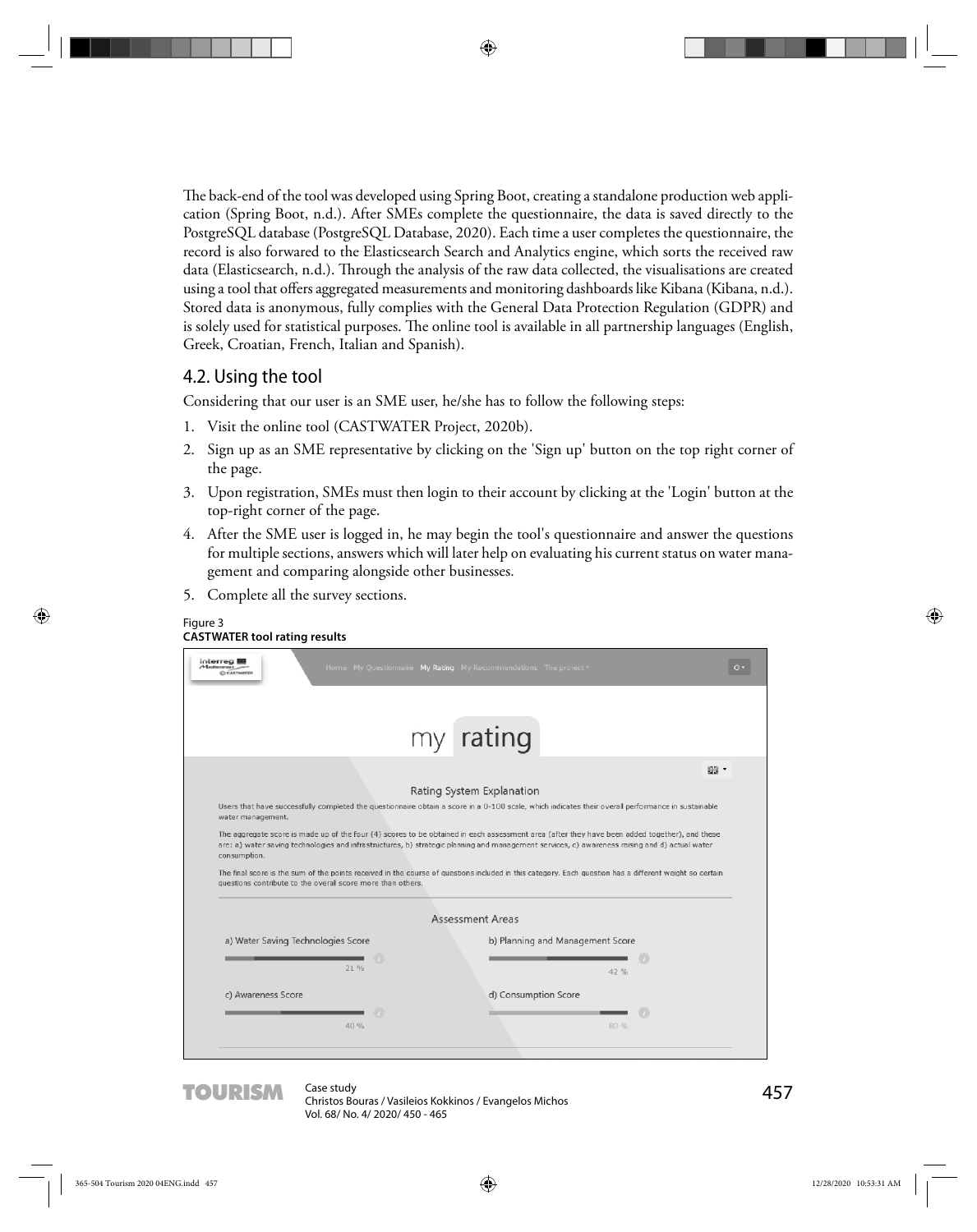To aid the smooth completion of the questionnaire, all required information is also available for a direct download by clicking the '*Download as .pdf*' button. This better prepares SMEs for the upcoming questions and helps them collect all necessary data. After completing the survey, SMEs may a) change their responses, b) see their overall survey grade (see Figure 3), followed by comparison data with other SME establishments and c) check on the provided recommendations (see Figure 4).

| Figure 4                              |
|---------------------------------------|
| <b>CASTWATER tool recommendations</b> |

| Interrec<br>Home My Questionnaire My Rating My Recommendations The project .<br><b>CASTMATE</b>                |  |
|----------------------------------------------------------------------------------------------------------------|--|
|                                                                                                                |  |
| my recommendations                                                                                             |  |
|                                                                                                                |  |
| 器,                                                                                                             |  |
| Based on your survey results and your business' rating, you could follow these recommendations.                |  |
| *You should invest a bigger percentage of your annual budget in water saving technologies and infrastructures. |  |
| *You should use water saving devices and fixtures to reduce water consumption. $[+]$                           |  |
| *You should adopt water recycling technologies to promote water reuse. [+]                                     |  |
| *You should adopt an environmental management system.                                                          |  |
| *You should perform more actions to improve your water management planning. $[+]$                              |  |
| *You should carry out regular inspections to detect leaks to improve water management.                         |  |
| *You should use water audit to monitor your water consumption.                                                 |  |
| *You should implement training programs for your staff. [-]                                                    |  |
| *You should communicate company's commitment to promote water conservation.                                    |  |
| *You should communicate water reduction targets.                                                               |  |
| *You should train staff on how to make prudent use of water and use water saving technologies.                 |  |
| *You should encourage staff to suggest new ways to decrease water consumption.                                 |  |

Considering that our user is a PA, he/she has to follow the following steps:

- 1. Visit the online tool (CASTWATER Project, 2020b).
- 2. Sign up as a PA clicking on the 'Sign up' button on the top right corner of the page.
- 3. Upon registration, PAs must then login to their account by clicking at the 'Login' button at the top-right corner of the page.
- 4. After the PA user is logged in, he/she is provided with two different options in reviewing statistics.
- 5. PAs may gain insight for the sector's views on the current policy framework, or simply, obtain a picture of the level of trust in the current policy framework by the SMEs. Aggregated data can be filtered based on country, region, province and establishment (see *Figure 5)*.
- 6. PAs can also monitor their water sustainability levels through aggregated statistics on water management solutions and categorize them per country, region, province and establishment.

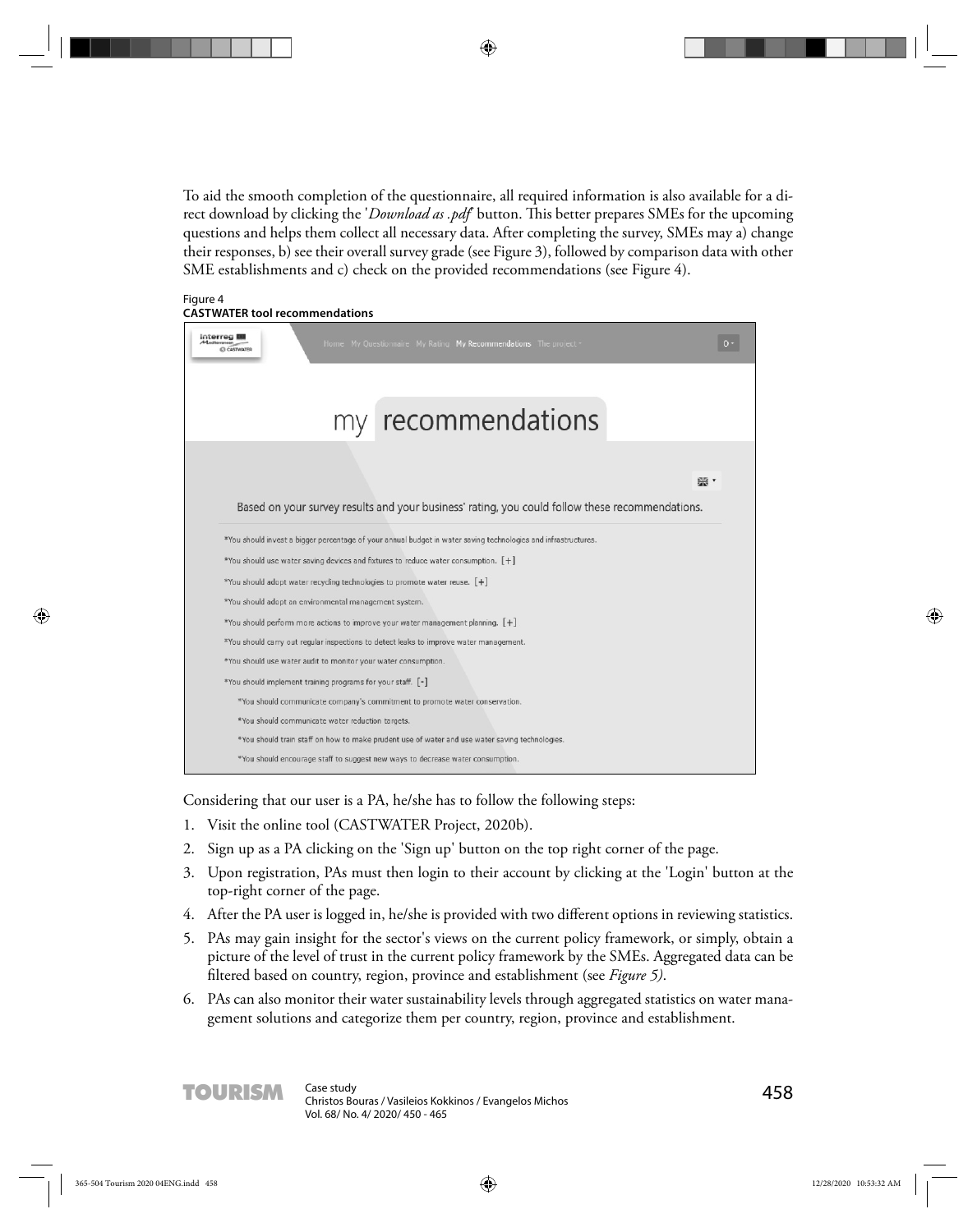Figure 5 **CASTWATER tool statistics**



All diagrams are accompanied by self-explanatory messages, so that users clearly understand the scope each visualization refers to and receive translated metrics in their language. Visualisations range from vertical bars to pies and geographical region maps. Statistics reveal information such as average survey grades, a pie chart related to the survey grade ratings, a pie chart related to the different types of establishments from the SMEs, a geographical country map that shows submission distribution per country, presented per county and many more.

# **5. Evaluation methodology**

### 5.1. Validation and fine-tuning

The testing phase of the tool involved the implementation of a small scale field-testing with end-users to pilot test the online tool, determine their water management performance and evaluate its technical performance, usability, and relevance of criteria and indicators on which the tool is based. The beta version of the tool was disseminated to industry and policy stakeholders to receive feedback and finetune it towards the final version.

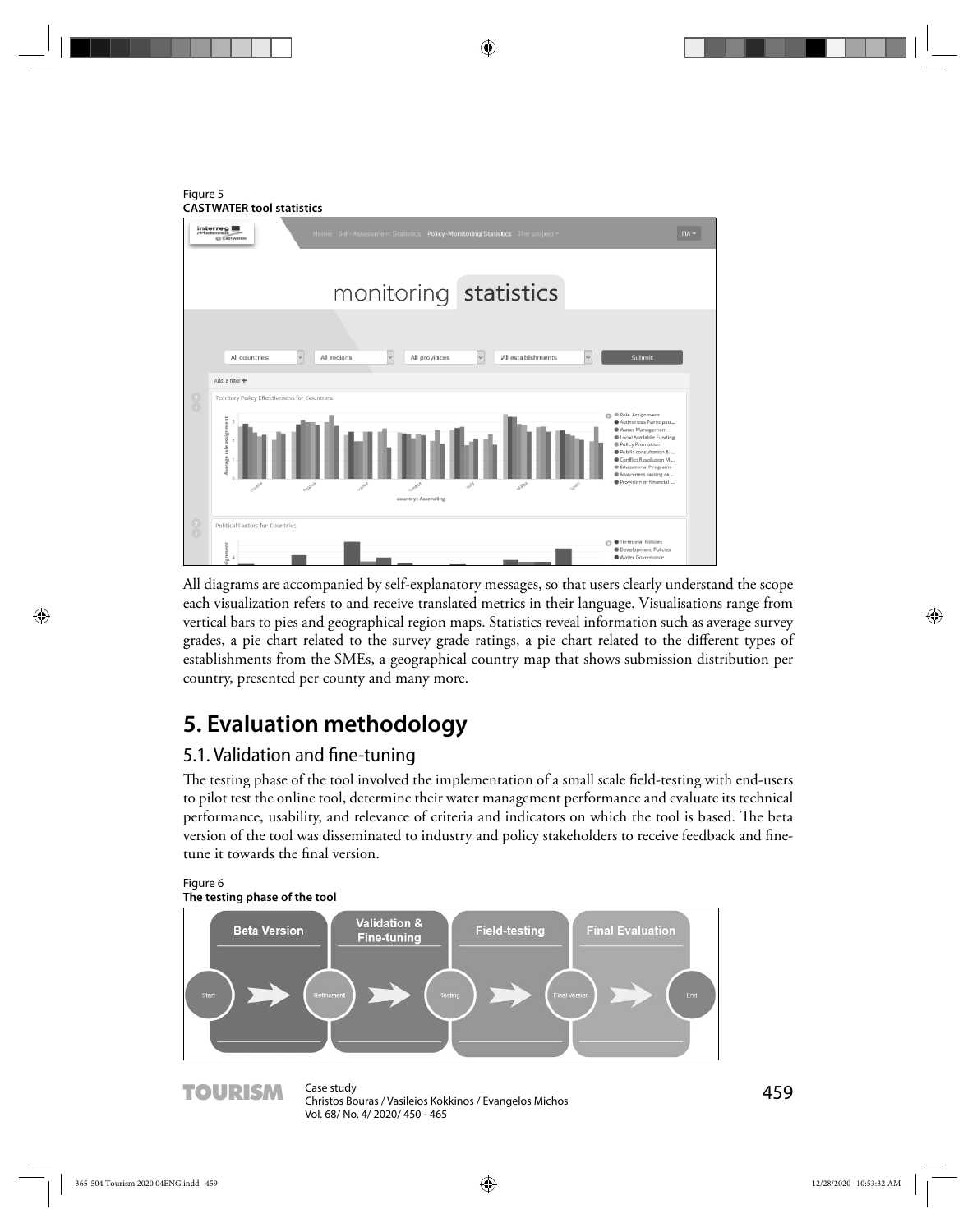### 5.2. Field testing

Field testing was selected, as it is a testing and evaluation method that involves trying an offering (e.g. product, service, system, application) in a real-life usage context, so as to identify shortcomings and flaws that could be experienced by end-users. Participants try the offering and to report their experience as they follow their own work processes in everyday situations. All project partners invited tourism stakeholders to pilot test the online tool and assess its usability and functionality. This enabled the partnership to monitor users' self-assessment, collect territorial data to present aggregate statistics and most importantly, evaluate the online tool's effectiveness in addressing SMEs' needs. The testing objectives were the following:

- Understand users' actual needs and discover opportunities to address them.
- Explore if end-users are able to complete all sections successfully without any malfunctions.
- Identify problems, dependencies and interactions in a real application context.
- Collect qualitative data about the target audience that is impossible through lab/computer testing.
- Evaluate users' understanding as regards the presentation of results and feedback provided.

The partnership employed a remote process to evaluate the usability and technical performance of the online tool, so that the researcher and the user were in different locations while the test was being conducted, since remote testing helps achieving multiple sessions that increase the validity of the evaluation results. The partnership conducted an un-moderated test where the test participants were provided with full instructions on how to progress through the testing session and assess the tool using an evaluation form (e.g. questionnaire), so that all sessions can be completed concurrently by the participants. This allowed us to invite many users to test the online tool and provide their feedback and comments. In addition, participants were able to complete the testing session and fill in the evaluation questionnaire when it was more convenient for them, as it is easier to engage participants if they do not have to be present in a specific location a given time and date.

An evaluation form was the main method for investigating the interaction of participants with the final version of the online tool and measuring users' engagement and experience. The evaluation focused on how easy it was for participants to use the tool and complete all sections in order to achieve their needs in terms of estimating their performance in sustainable water management. A questionnaire was used to establish a structured and well documented way to collect participants' personal views on the usability of the online tool. The questionnaire comprised of a textual form of questions after they have completed the testing process and was distributed to participants with an invitation email they received, asking them to participate in the testing process alongside with all the necessary directions to carry out the testing and complete the evaluation form.

## **6. Main fi ndings**

The target participants for the field-testing questionnaire were logically approached to complete the questionnaire for the evaluation of the online tool. These were the people who had been involved in the process of implementing or in the decision-making upon the adoption/integration of water management practices, within their organisation. Thus, the participants possessed significant experience in the implementation of water efficiency and saving measures and knowledge about company's water consumption and environmental performance.

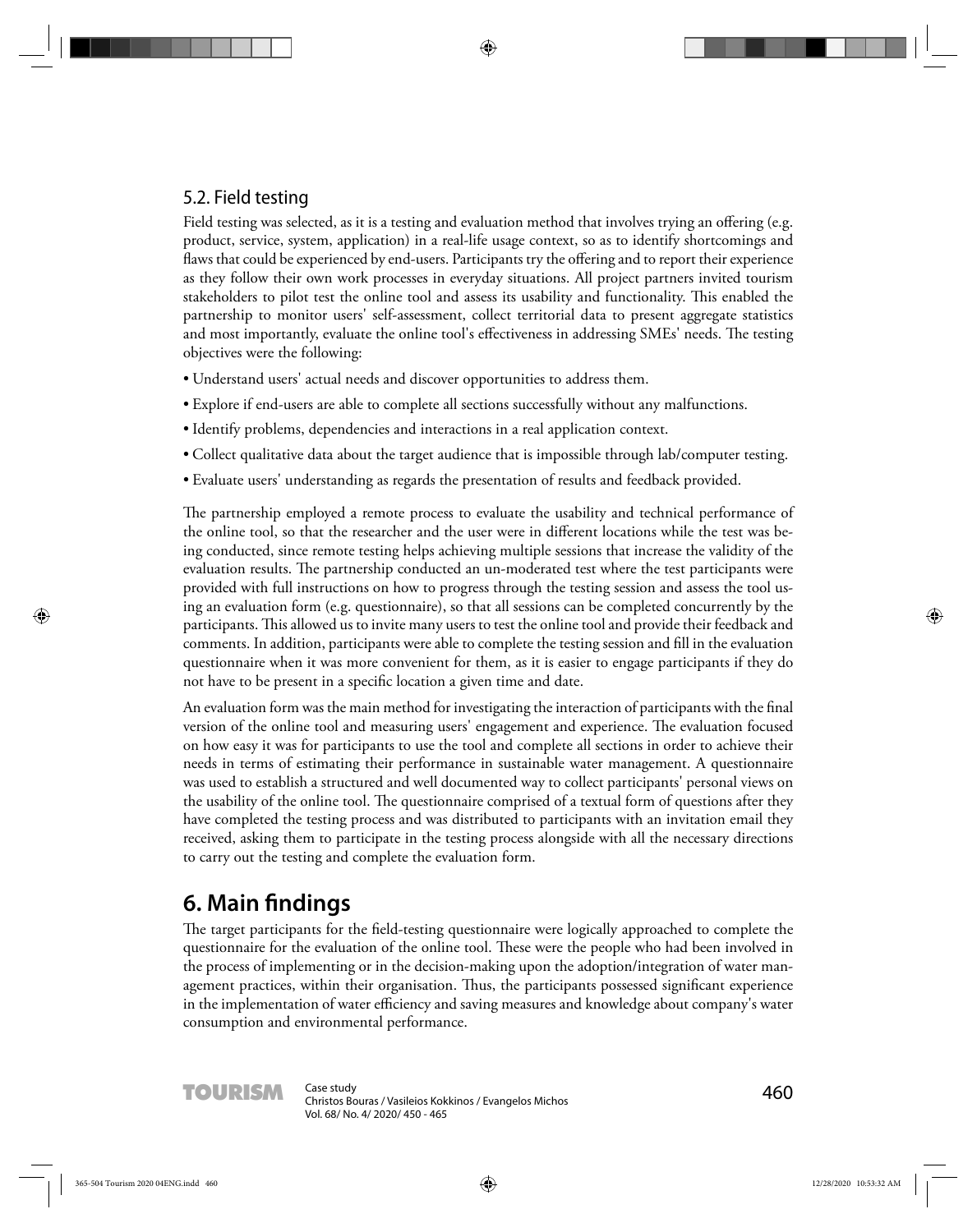Table 1 **Participation in the evaluation process per type of establishment**

| <b>Tourism facility</b> | <b>Number</b> | Percentage<br>(%) |  |  |
|-------------------------|---------------|-------------------|--|--|
| Hotel                   | 16            | 46                |  |  |
| Restaurant              | 5             | 14                |  |  |
| Bar/pub                 | 3             | 9                 |  |  |
| Campsite                | 2             | 6                 |  |  |
| Café/tea shop           | 1             | 3                 |  |  |
| Golf/tennis court       |               | 3                 |  |  |
| Hostel                  | 1             | 3                 |  |  |
| Tourism agency          | 1             | 3                 |  |  |
| Other                   | 5             | 14                |  |  |
| Total                   | 35            | 100               |  |  |

Data source: CASTWATER Validation Report A4.4.

Table 1 shows the number of industry stakeholders from the different tourism sub-sectors. The largest number came from the accommodation sector with 19 participants (58%), followed by food and beverage businesses (23%), as well as tourism service providers and recreational centres (6%). The remaining (14%) represent other types of facilities that are undefined and belong to the category "other".

Evaluating the usability of the online tool, SMEs were asked about their opinions regarding the tool's functionality, since they should know from the very beginning what the tool is meant to do, what functions it serves, and what type of (diverse) needs are addressed. The responses received are summarized in Table 2 below.

| <b>Ouestion</b>                                                       | Strongly<br>disagree<br>(1) | <b>Disagree</b><br>(2) | <b>Neutral</b><br>(3) | Agree<br>(4) | <b>Strongly</b><br>agree<br>(5) | Mean<br>(μ) | Std.<br>devia-<br>tion (σ) |
|-----------------------------------------------------------------------|-----------------------------|------------------------|-----------------------|--------------|---------------------------------|-------------|----------------------------|
| The intended functions of<br>the online tool are clear                | $\overline{2}$              |                        | 4                     | 29           | 18                              | 4.11        | 0.89                       |
| The indicators are relevant to<br>the concept of water sustainability |                             |                        | 7                     | 27           | 18                              | 4.11        | 0.83                       |
| The questions included in<br>the tool are easy to understand          | 3                           | $\overline{2}$         | 7                     | 28           | 14                              | 3.88        | 1.01                       |
| The scoring system is easy<br>to understand                           | $\mathcal{P}$               | 3                      | 6                     | 20           | 23                              | 4.09        | 1.04                       |
| The tool integrates a ranking<br>system that enables comparisons      | 2                           | 2                      | 9                     | 24           | 17                              | 3.09        | 0.98                       |

Table 2 **SMEs' opinions on the usability of the online tool**

Data source: CASTWATER Validation Report, Deliverable A4.4.

As seen above, around 87% of participants declared that the core functions of the online monitoring tool are clearly described in the tool's homepage and across the different sections, so it was easy for them to understand what the tool is about and what functions it serves. Participants across all countries and type of users are in agreement that the indicators are relevant to the concept of water sustainability, as the number of positive replies reaches 83%. The vast majority felt that questions are easy to understand and straightforward, however, users' responses and comments show that the tool is not without challenges, as participants experienced difficulties in understanding the wording of a number of questions included in the "monitoring" section. Furthermore, there was a relative significant share (9%) which

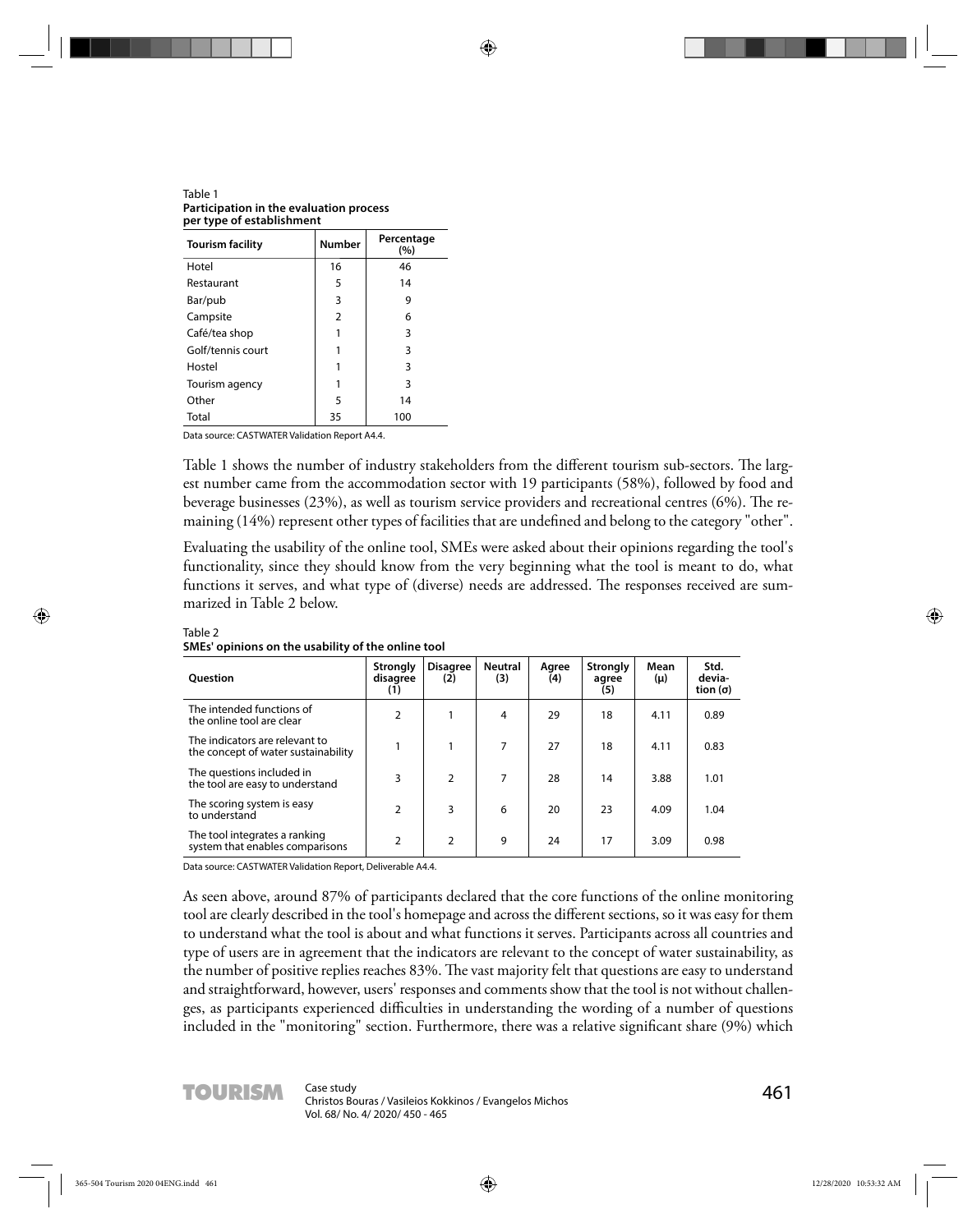found that the tool contains tough questions to answer. Users did not experience any substantial difficulty in comprehending how the system works and how the final outcome is calculated. The total level of agreement reaches 80%, which is more than half of them strongly agreed with this statement. Lastly, results show that the big majority of respondents had a positive reaction on the statement referring to the tool's capability to enable comparisons and benchmarking, as the total level of agreement reaches 80% for this statement, out of which 43% appear extremely enthusiastic with the ranking functionality provided by the tool.

Evaluating the design of the online tool, SMEs were asked about their opinions in terms of the tool's aesthetics, since design is a key component in creating an attractive and successful application and a system with a well-designed user interface can stimulate positive emotions and increase engagement. The responses received are summarized in Table 3 below.

| <b>Ouestion</b>                                                                          | <b>Strongly</b><br>disagree<br>(1) | <b>Disagree</b><br>(2) | <b>Neutral</b><br>(3) | Agree<br>(4) | <b>Strongly</b><br>agree<br>(5) | Mean $(\mu)$ | Std.<br>devia-<br>tion (σ) |
|------------------------------------------------------------------------------------------|------------------------------------|------------------------|-----------------------|--------------|---------------------------------|--------------|----------------------------|
| The interface<br>is attractive                                                           | 3                                  | 2                      | 12                    | 29           | 8                               | 3.68         | 0.90                       |
| The interface<br>is practical                                                            | 2                                  | 4                      | 1                     | 31           | 16                              | 4.01         | 0.97                       |
| The tool includes controls<br>and notifications that make<br>it easy to use and navigate | 1                                  | 3                      | 10                    | 28           | 12                              | 3.87         | 0.88                       |
| Registration to the online<br>tool is quick and easy                                     |                                    | $\Omega$               | $\Omega$              | 27           | 26                              | 4.42         | 0.68                       |
| The tool is loading and<br>refreshing fast                                               | 0                                  |                        | 1                     | 29           | 23                              | 4.37         | 0.61                       |

**SMEs' opinions on the design of the online tool**

Table 3

Data source: CASTWATER Validation Report, Deliverable A4.4.

The SMEs' overall experience with the tool in terms of interface design is considered positive. When asked to assess the tool's visual appearance, the vast majority (69%) had a positive reaction, claiming that the tool a nice user interface design and incorporates appealing visual elements. Some commented that the color selection contributed to making them feel welcomed. Almost 9 out of 10 stakeholders found the interface easy to use and quite practical. Users felt confident and comfortable to navigate within the tool. This is mostly because the interface's layout follows a typical pattern that most of users are familiar with, helping to save time and understanding the sequence of tasks and how to proceed. Around 75% of participants agreed that the tool includes notifications that make it easy to use and navigate, while only 4 stakeholders declared their disagreement with this statement. At the same time, almost all participants (98%) found the registration process quite easy and fast. The attitudes of industry and policy stakeholders regarding the tool's processing capacity is as clear as the following figure illustrates. Around 96% of the participants did not experience any technical problem, bug or malfunction when using the tool, stating explicitly that the online monitoring tool was loading and refresh increasingly fast.

Evaluating the relevance of the online tool, SMEs were asked to answer questions related to how relevant were the questions to their establishments. The responses received are summarized in Table 4 below.

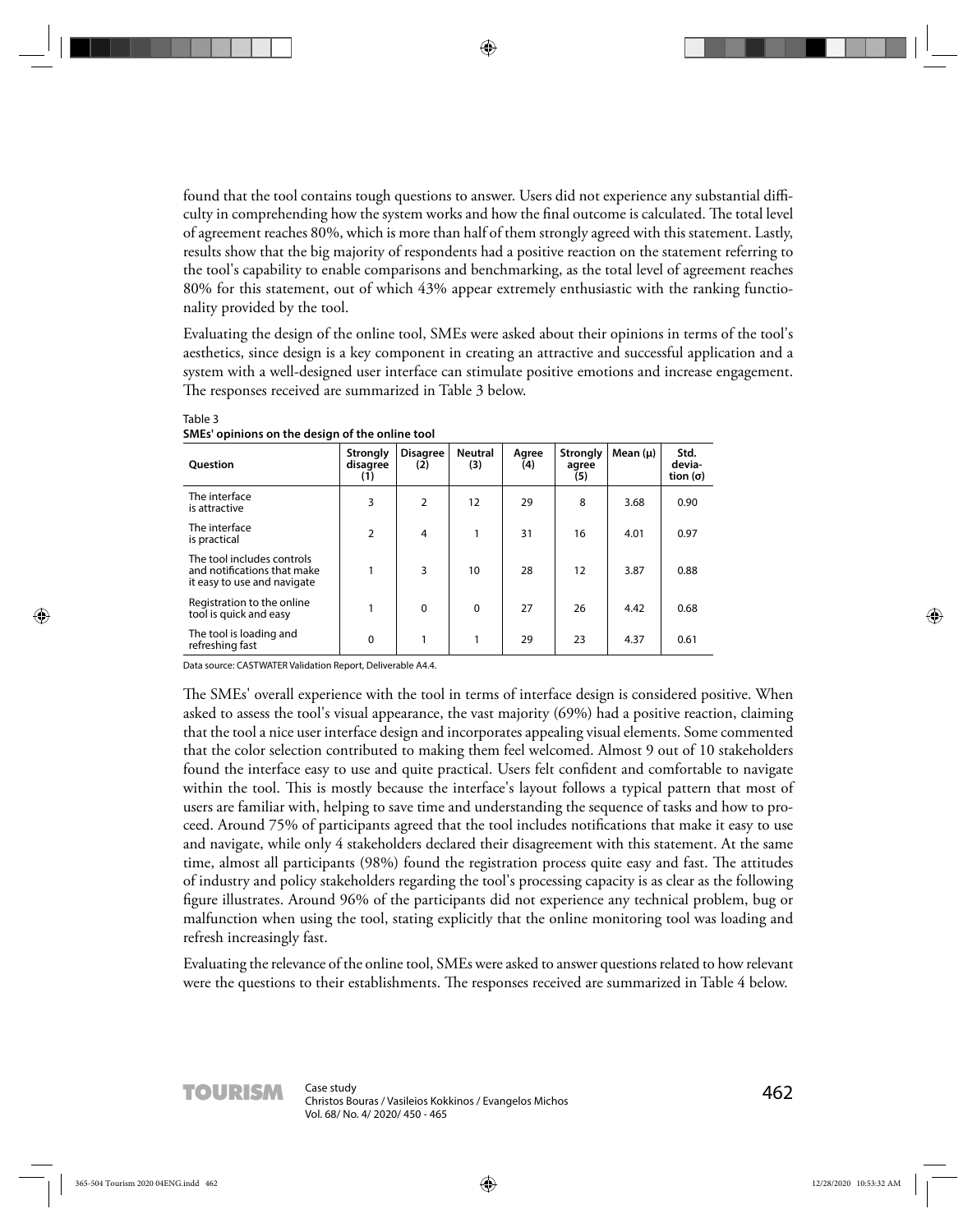| <b>Ouestion</b>                                                                                                                                  | <b>Strongly</b><br>disagree<br>(1) | <b>Disagree</b><br>(2) | <b>Neutral</b><br>(3) | Agree (4) | Strongly<br>agree<br>(5) | Mean<br>(μ) | Std.<br>devia-<br>tion (σ) |
|--------------------------------------------------------------------------------------------------------------------------------------------------|------------------------------------|------------------------|-----------------------|-----------|--------------------------|-------------|----------------------------|
| The tool can be used by tourism SMEs for as-<br>sessing their water management performance                                                       |                                    |                        | 9                     | 16        | 7                        | 4.64        | 1.19                       |
| The tool provides useful recommendations on<br>how to improve businesses' water performance                                                      | 0                                  |                        | 9                     | 19        | 6                        | 3.85        | 0.72                       |
| The tool allows regional authorities to estimate<br>and monitor the tourism industry's (overall)<br>performance in sustainable water management  | 3                                  | $\Omega$               | 3                     | 8         | $\overline{4}$           | 3.55        | 1.30                       |
| The tool provides quidance to regional authori-<br>ties on how to improve water related policies<br>and adapt plans towards water sustainability | 3                                  | C.                     | 0                     | 9         | 5                        | 3.57        | 1.38                       |

Table 4 **SMEs' opinions on the relevance of the online tool**

Data source: CASTWATER Validation Report, Deliverable A4.4.

Participants felt that the issues that the online tool addresses were coherent with the needs on the ground. Tourism SMEs gained a clear view of the extent to which they are engaged in sustainable water management. Data shows that 7 in 10 industry stakeholders had a positive attitude towards the effectiveness of the online monitoring tool to provide reliable measurements on tourism SMEs' water management performance. These results confirm that the tool has been successful in fulfilling its primary function, to provide a practical solution to a real challenge. Results show that the tool successfully serves this functionality, as almost all industry stakeholders stated that the tool provides useful recommendations to improve water sustainability. Additionally, the majority believes that the monitoring tool constitutes a practical solution for PAs to get reliable and useful metrics for water consumption and sustainable practices in their territory. The total level of agreement regarding the guidance on improving water related policies and plans towards water sustainability exceeds 70%, while 3 in 10 participants appeared fascinated about the possibilities offered by the online tool. Policy stakeholders regard the online tool as an innovative practical solution and a reference point to gain insights and reliable statistics on tourism water sustainability.

The transferability potential of the online tool was evaluated by the following question:

• *Do you think that the CASTWATER online tool can be used by other types of tourism facilities for measuring their water management performance? Yes (Please specify the type of tourist facility e.g. restaurants, hotels etc.) No (Please specify the reason)*

Regarding the transferability potential of the online tool, the opinion expressed by the respondents is that the usage of the online tool could be increased with new target groups of tourism facilities that could benefit of it (73% of the SMEs). Some of the SMEs submitted additional information on the different types of tourism facilities that could practically use the online tool, like theme parks, car wash facilities and resorts.

Finally, the following overall conclusions could be drawn by the evaluation on the online tool:

- The tool is positively assessed by almost all testing participants, working as intended and reaches the targeted results for all of its sections - usability, relevance, design and transferability.
- The aspect of the online tool that does not seem to adequately address users' expectations and therefore was negatively evaluated, is its capacity to allow users to compare their performance with those of their competitors.

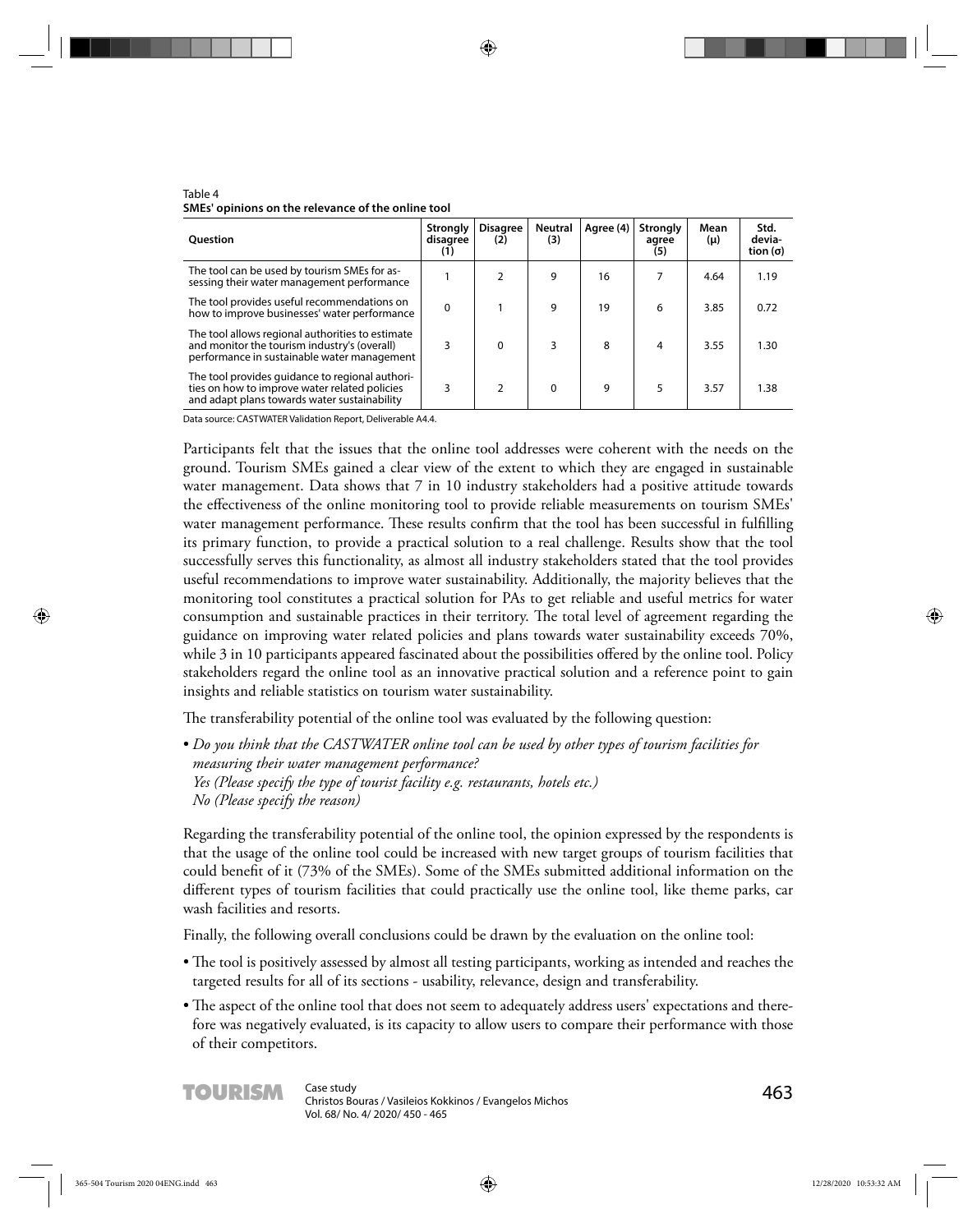• The positively evaluated features of the online tool that however received recommendations for improvements should be further explored in detail and adjusted in order to fully satisfy the emerging tourism needs.

## **7. Conclusion**

In this contribution, an online tool on water sustainability was presented, tackling sustainable tourism water management in MED coastal areas by improving the monitoring and assessment of the water sustainability performance of tourism. The tool offers two main functions: a) it allows tourism SMEs performance evaluation in sustainable water management and lesson learning on what SMEs can further do in order to promote water efficiency in their establishment and b) it measures the degree of good governance and effectiveness of water-tourism policies to improve sustainable water management at regional and local level. The tool's evaluation stage revealed that the tool was positively assessed by almost all testing participants, working as intended and reaches the targeted results for all of its sections, namely relevance, usability, design and functionality and transferability by the SMEs.

### Acknowledgment

The authors acknowledge that the starting point and the drive of this paper has been generated and financed in the context of the transnational European Cooperation Programme for the Mediterranean area, the Interreg MED Programme 2014-2020 project "Coastal areas sustainable tourism water management in the Mediterranean - CASTWATER" (contract number 1MED15\_3.1\_M12\_340). Therefore, the authors would like to thank all the project partners for their aid in the collection of the required data.

### **References**

- Buhalis, D., & Leung, R. (2018). Smart hospitality Interconnectivity and interoperability towards an ecosystem. International Journal of Hospitality Management, 71, 41–50.
- CASTWATER Project. (2020a). Project website. Retrieved from https://castwater.interreg-med.eu/
- CASTWATER Project. (2020b). Online tool. Retrieved from https://castwater-tool.ceid.upatras.gr/
- Cheer, J. M., Milano, C., & Novelli, M. (2019). Tourism and community resilience in the anthropocene: Accentuating temporal overtourism. Journal of Sustainable Tourism, 27(4), 554–572.
- Elasticsearch. (n.d.). Elasticsearch. Retrieved from https://www.elastic.co/products/elasticsearch
- European Commission. (2016). European Tourism Indicator System (ETIS) for the sustainable management of destinations. Retrieved from https://ec.europa.eu/growth/sectors/tourism/offer/sustainable/indicators/
- Free and Open Source Software Tools for Water Resource Management Project. (n.d.). FREEWATER Project. Retrieved from http://www.freewat.eu/project
- Garbin Praničević, D., & Mandić, A. (2020). ICTs in the hospitality industry: An importance-performance analysis among small family-owned hotel. Tourism: An International Interdisciplinary Journal, 68(2), 221–234.
- García-Hernández, M., de la Calle-Vaquero, M., & Yubero, C. (2017). Cultural heritage and urban tourism: Historic city centres under pressure. Sustainability, 9(8), 1-19.
- Global Environment Management Initiative Project. (n.d.). Tool overview. Retrieved from http://gemi.org/water/ overview.htm
- Global Water Tool. (n.d.). Global water tool. Retrieved from https://www.wbcsd.org/Programs/Food-Land-Water/ Water/Resources/Global-Water-Tool
- Jani, D. (2018). Residents' perception of tourism impacts in Kilimanjaro: An integration of the Social Exchange Theory. Tourism: An International Interdisciplinary Journal, 66(2), 148–160.